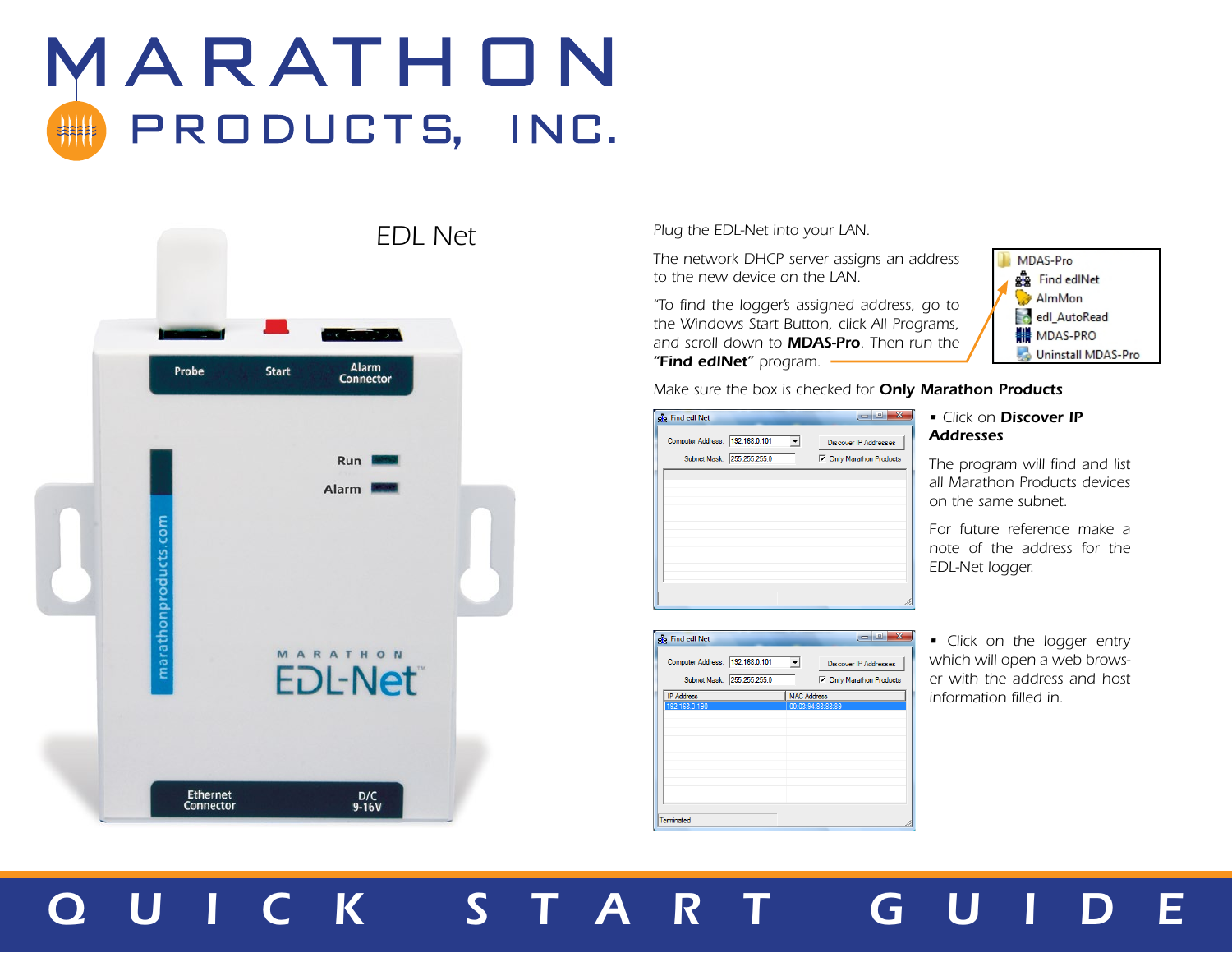

*If you want to you can change the address to a new address that will not be changed by the DHCP server. This should be done with the help of your IT department. If you change the address, or other information in A, click on Change and click on C. Click on Click to Reboot to reboot the logger.*

*Before leaving this form make a note of the "Logger Port Address" this will be used later.*

*For the Alarm Monitor to work the logger needs to know where to send the alarm message. The Alarm Monitor software should be run on a computer that is on 24 hours a day. The IP address of that computer running the Alarm Monitor software is entered as the "Host IP Address" on the form. Note that on the form the entry is represented as Address:Port. The default port is 49999.*

*Also be aware that the computer running the Alarm Monitor program may have a firewall also running. This firewall will probably block messages coming in on port 49999. You will need to modify the firewall settings so that messages coming in on port 49999 go to the Alarm Monitor.*

*Close the browser window.*

### *MDAS-Pro Software Installation*

*MDAS-Pro software runs on Microsoft Windows XP and Vista operating systems.*

*• The CD-ROM will begin installation when inserted in the drive.* 

- Choose SOFTWARE PROGRAM, to begin the installation process of the *software.*
- *If for some reason, the CD program does not start, please go to START, RUN, BROWSE (go to your cd-rom drive), and SETUP, to begin the installation process.*
- *A screen will appear with the message Initializing Setup. You will be asked where to install the program. The default is c:\programs\MDAS-PRO. If you*  wish to install the MDAS-PRO program on a different drive or in a different *directory, type the drive and directory name.*
- The installation program will now transfer files to your destination drive and *directory.*
- *Following the installation of the program files, a Marathon program directory and two icons will be created: MDAS-PRO Software and the Alarm Monitor.*

### *Add Loggers*



*To start the software doubleclick on the software icon or, go to Start, Programs, MDAS-PRO.*

*• Click on the EDL-Net menu item and select Admin, Add/ Remove Logger.*

| Name                 |      | Address : Ch     | Device Server                                |
|----------------------|------|------------------|----------------------------------------------|
| 4020 RF2<br>4522 RF2 |      | 4020:5<br>4522:5 | Local<br>Local                               |
|                      |      |                  |                                              |
|                      |      |                  |                                              |
| Add                  | Edit | Delete           | <br>ΠK<br>---------------------------------- |

*• At this stage, leave settings as is and click on Add Server. (We will return to this window later.) the "Add Device Server" window will open.*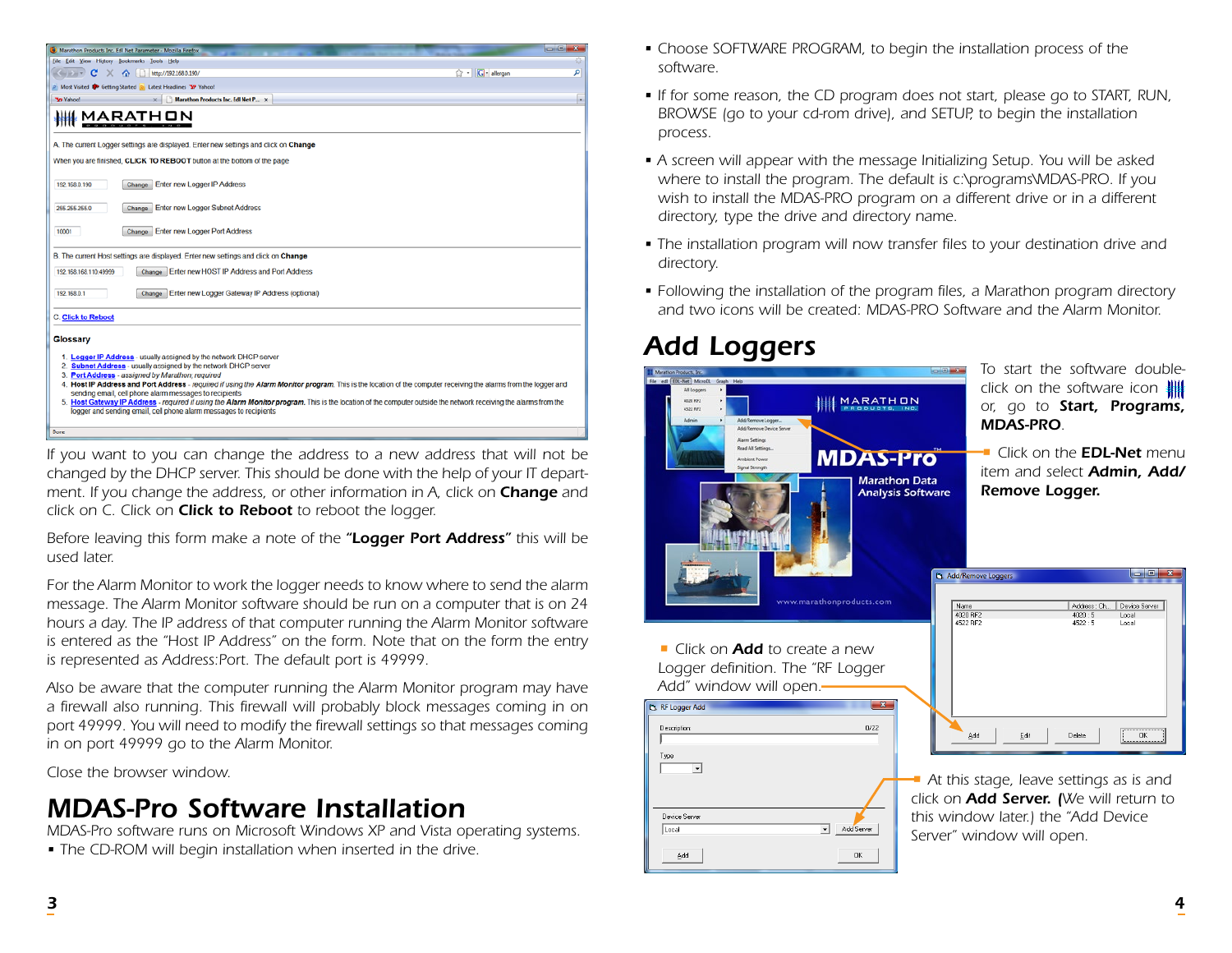#### *FILL IN:*



*• Type a description of the EDL-Net logger (see example: "Demo 1"),*

*• Under Host, put the address of the EDL-Net you wrote down earlier (example: "192.168.0.190"),*

*• The TCP Port is the "Logger Port Address" you wrote down earlier (example: "10001").*

*• Click Test to test the connection for the server.*

*• Then click on Add. You will return to the "RF Logger Add" window.*

 $0/22$ 

Add Server

 $n<sub>K</sub>$ 

 $\vert \cdot \vert$ 

**La RF Logger Add** Description:

Device Server

Demo 1 (example) Add

**Local** 

Type  $ledINET$   $\rightarrow$ 

Demo 1 (example)

#### *ENTER:*

- *A description of the EDL-Net logger (you can use the same description as the server),*
- *Select EDLNet from the drop down list,*
- *Select the server you just entered in the previous step.*
- *Then click OK.*

### *Logger Initialization: To configure the logger • In the MDAS-Pro menu bar*



- *click on EDL-Net.*
- *In the drop-down menu click on the Logger you just entered.*

#### *• Click on Logger Initialization.*

*The Logger Initialization screen allows you to set up your parameters for the EDL-Net logger by using the four tabs: Setup, Measurement, Alarms, and Properties.*

### *SETUP TAB*

- *Description: Enter alpha or numeric information, such as the location of the unit.*
- *Tracking Number: Enter any numeric information. We recommend using the same number as the logger address.*
- *Logger Clock: Set the time manually in the window provided or to set the logger-time based on the computer time as registered on your personal computer.*



*• Battery Status: The EDL-Net logger comes with two sets of batteries: one set powers the RF module and the other one powers the logger. The percentage*  bar in this section displays the estimated battery life based on the date when *the logger battery was first installed or replaced.*

### *MEASUREMENT TAB*

- *Start Delay: Set a time delay in hours, minutes, or seconds before the EDL-Net will begin to record.*
- *Measurement Times: Set the length of time in days or hours that you wish to record data. Please note that the "Duration of Recording" and "Interval Between Measurements" are dynamically linked. Setting the "Duration of Recording" will automatically calculate the "Interval Between Measurements".*



*Conversely, setting the "Interval Between Measurements", will automatically calculate the "Duration of Recording".*

*For example, for a 32K model, if you set the "Duration of Recording" to 365 Days, it will automatically calculate the "Interval Between Measurements" as 16 minutes and 58 seconds. Or, if you set the "Interval Between Measurements" at 10 minutes, it will automatically calculate the "Duration of Recording" to 215 days and 9 hours.*